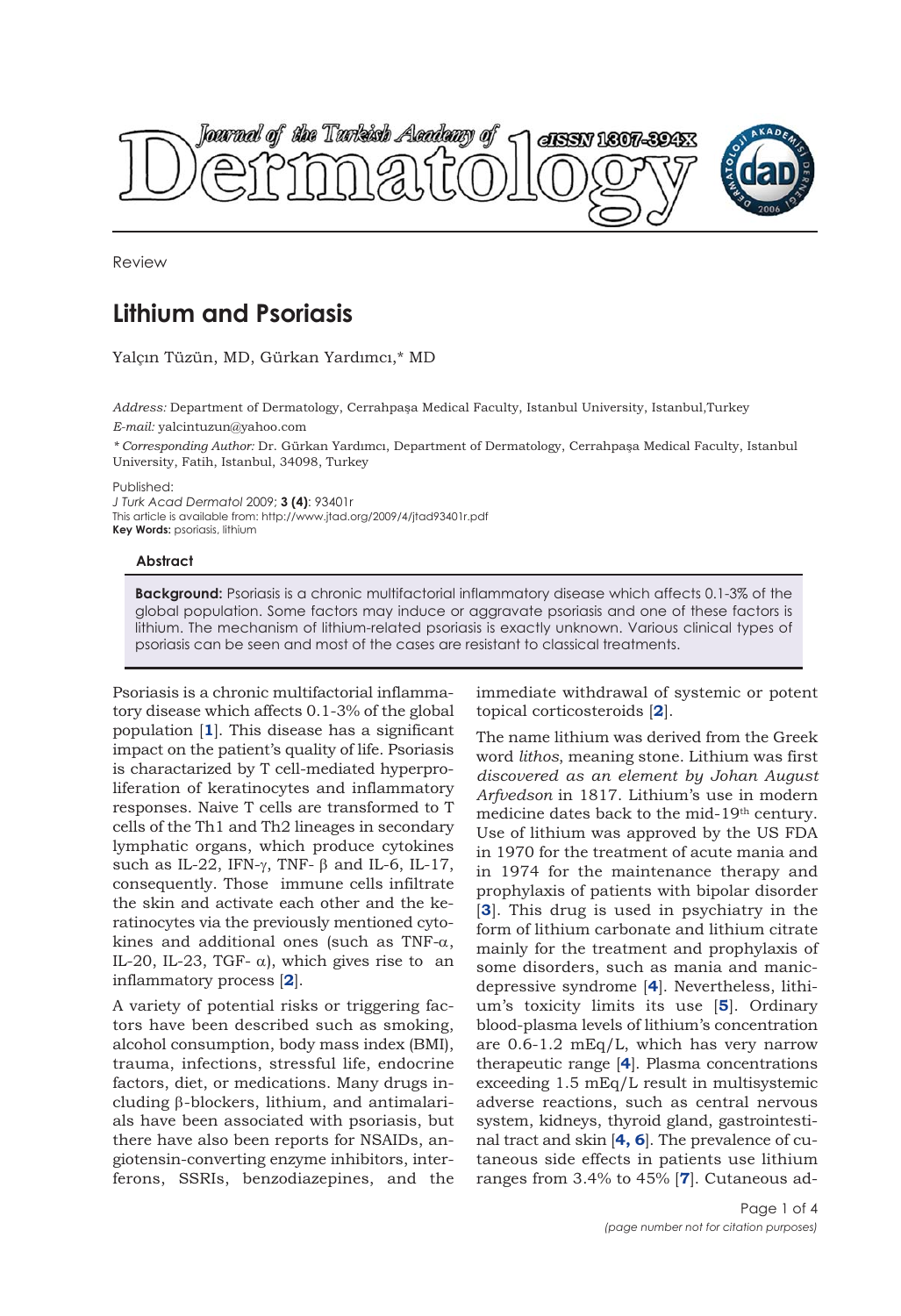verse effects were first described in 1968 by *Callaway* et al who reported 5 cases of lithium induced skin eruption [**8, 9**]. Side effects on the skin include acneiform and maculopapular eruptions, alopecia, and induction and exacerbation of psoriasis [**10**]. A causal relationship between psoriasis and lithium compounds was doubted in 1972. Lithium-provoked psoriasis was first reported in 1976 [**1**].

The mechanism of lithium- induced psoriasis is not completely understood and possible mechanisms include:

- Disruption of ion transport system leading to reduced cyclic adenosine monophosphate (cAMP) and inositol levels
- Dysregulation of the cytokine network (e.g. affecting levels of interferon-<sup>α</sup> and interleukin-2 in skin from patients with psoriasis)
- Stimulation of neutrophil production by blocking the inhibitory effects of prostaglandin (modulated by reduced cAMP)
- Increase in circulating neutrophil levels and promotion of lysosomal release from leukocytes [**1, 7**].

Several mechanism have been involved in the pathogenesis of lithium-induced psoriasis. They have been divided into two groups:

- 1. Mechanisms acting on the molecular level
- 2. Mechanisms acting on the cellular level [**4, 11**].

At the cellular level lithium has mitogen properties and acts by blocking cell differentiation [**6**]. Effects on chemotaxis may support division of the exacerbation or induction of psoriasis, especially in its pustular variants [**4**]. This drug increases the total mass of neutrophils and speeds up their turnover and migration to experimentally induced skin lesions [**6**]. Pertinent immunologic effects of lithium may include increased lymphocyte reply to mitogens, possibly modulated by Tsupressor cells, and changed lymphokine production [**4**].

On the molecular level, assumed mechanism of lithium-exacerbated psoriasis includes cAMP-mediated courses [**4, 12**]. Lithium influences cAMP levels. A short term use of lithium leads to decrease of intracellular cAMP. Unlike to this, a long term use of lithium, by a homeostatic compensatory mechanism, increases intracellular levels of cAMP. Because of these contradictions it suggests that lithium-induced psoriasis is probably not directly related to an interference with the adenyl cyclase system [**6**]. Also decreased cAMP is included in the inhibition of prostaglandin synthesis and thus stimulating neutrophil proliferation [**3, 13**].

Lithium may also affect proteinkinase C-inositol biphosphate pathway through inhibition of inositol-1-phosphatase and this may result alteration of the cellular transduction signals [**4, 6**]. Inositol is a component of the intracellular seconder messenger system linked to various neurotransmitters affecting cell function, growth, and differentiation. This pathway is necessary for the release of intracellular calcium, which in the skin is important in keratinocyte proliferation and differentiation [**10**]. Lithium has inhibitory effects on signal-transducing G-proteins and the phosphatidylinositol system, resulting decrased of cAMP and inositol levels [**5**]. The decrease in cAMP and inositol by lithium causes low calcium levels on the cell, leading to lack of differentiation and increased proliferation of keratinocytes, improved chemotaxis, and phagocytic activity of leukocytes [**3, 5, 14**]. Inositol supplementation in psoriatic patients on lithium treatment has showed benefits [**3, 15, 16**].

Recent studies suggest that IL-6 and its inducer TNF may play an important role in the pathogenesis of psoriasis [**4**]. The participation of endogenous TNF and IL-6 may have triggered or aggravated psoriasis in lithiumtreated patients in a murine model [**4, 17**]. *Ockenfels* et al showed that lithium effects the cellular communications of psoriatic keratinocytes when cultured with HUT-78 lymphocytes by triggering the secretion of TGF-<sup>α</sup>, INF-γ, and IL-2 levels in the skin of patients with psoriasis after lithium treatment [**3,18**].

In vitro studies of culture of normal human skin with lithium have demonstrated lithium's direct role in epidermal hyperproliferation, and indirect role in altering epidermal barrier function and generating signals to the nucleated layer of the epidermis to proliferate in an attempt to restore the barrier, increasing cell turnover, intercellular edema, and vacuolar alteration with formation of small cavities in the upper dermis [**3, 19**].

Lastly some authors have described that lithium increased intracellular tyrosine phosp-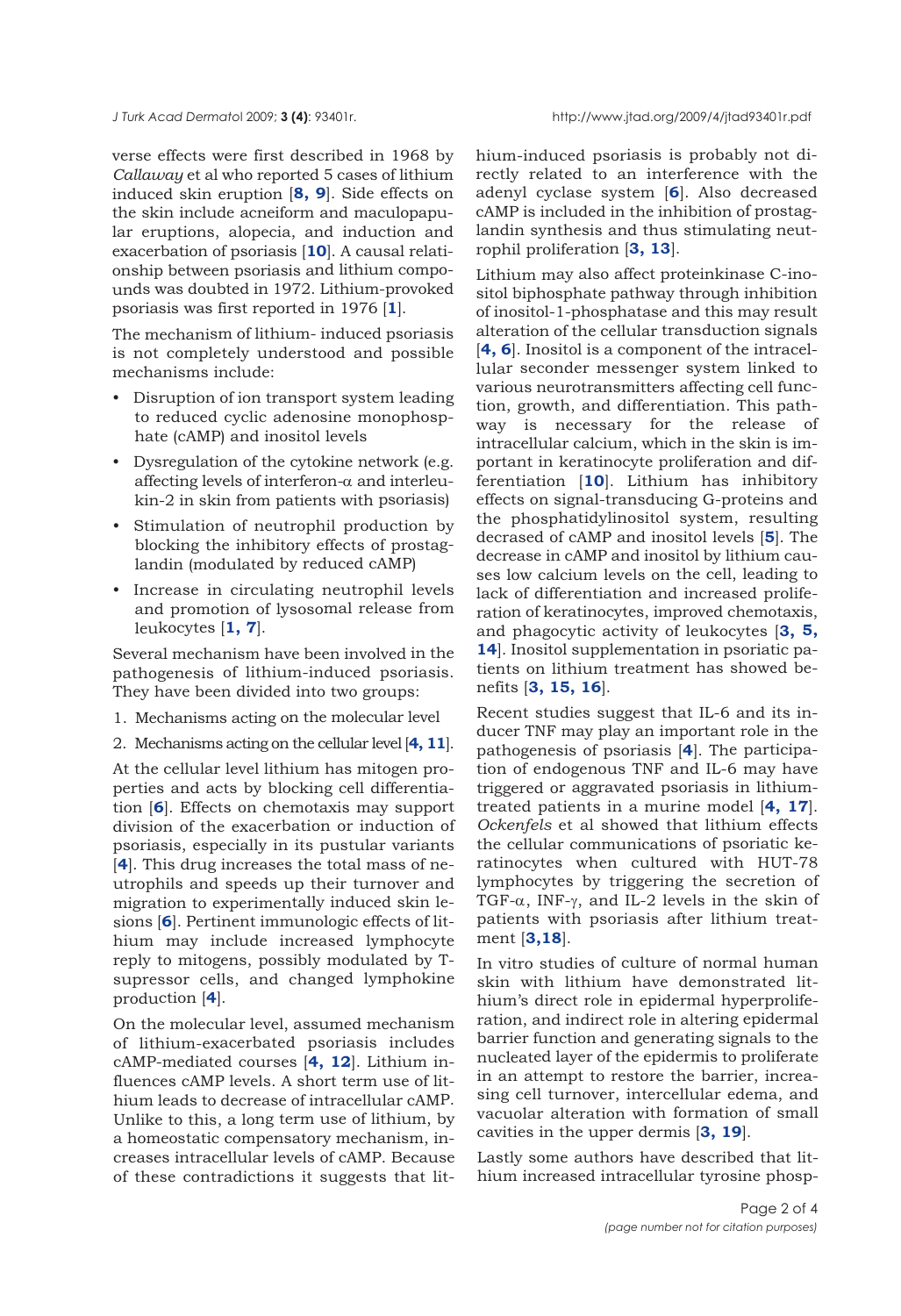horylation in psoriatic T cells compared to control Tcells and may have important role in the pathogenesis of psoriasis [**3, 10, 20**].

Lithium has been described to induce biochemical alteration in keratinocytes and T cells, in this way it may induce or exacerbate psoriasis in genetically predisiposed persons [**10**].

There is a latent period between lithium treatment and appearance de novo psoriasis or aggravate preexisting psoriasis [**4**]. Latency periods are classified as follows:

- short: less than 4 weeks
- intermediate: 4 to 12 weeks
- long: more than 12 weeks [**6**].

Typically the latency period of the de novo psoriasis is longer than exacerbation of preexisting psoriasis. This period is considerably variable and may be a few weeks to a several months [**3**]. This period was of average duration 33.3±6.2 weeks and might be categorized as 'long'. Exacerbation of preexisting psoriasis was more frequent than provocation *de novo*, and the latent period was shorter [**4, 11**].

Psoriasis is the most common side effect on the skin and it is not always dose-related [10]. Lithium may induce de novo psoriasis or aggravate preexisting psoriasis [**1**]. The most common form of lithium-induced psoriasis is frequently on the scalp, which has clinical signs as widespread psoriatic plaques and resistant to the conventional treatments [**5**]. But pustuler psoriasis, fingernail abnormalities, erythroderma, nonspecific psoriasiform dermatitis, and psoriatic arthropathy may also appear [**3**]. The clinical manifestation of psoriasis, which is induced or exacerbated by lithium, did not seem to differ from idiopatic psoriasis [**4**]. The clinical and histopathologic signs of lithium-induced psoriasis are compatible with idiopathic psoriasis and there are no specific histopathologic differences [**3**]. About half of the cases reported a positive family history was avaible, the other one-half of cases had new onset psoriasis [**5**]. Rough and yellowish colored nails with opacity or pitting have been reported in some cases who have received lithium treatment [**3**]. In a study, these lesions were shown to be reversible after discontinuation lithium treatment [**3, 21**]. Erythroderma or exfoliative dermatitis secondary to lithium treatment is relatively rare [**3, 4**]. In these rare manifesta-

*J Turk Acad Dermato*l 2009; **3 (4)**: 93401r. http://www.jtad.org/2009/4/jtad93401r.pdf

tions, psoriatic lesions may spread to various sites of the body such as scalp, trunk, and extremities. Discontinuation of lithium has been proven to be useful in improvement of the condition [**3**]. Lithium-induced psoriasis has been reported to progress to psoriatic arthritis [**3, 22**].

Lithium-induced or aggravated psoriasis is resistant to classical treatment [**4, 6**]. In these cases topical steroids, keratolytics, vitamin D analogues, oral retinoids, PUVA (psoralen and ultraviolet A), and methotrexate can be used [**3, 5**]. But in many cases these treatments are not effective [**3, 4**]. Lithium treatment may be stopped and replaced by another behaviour stabilizer in refractory cases. Tapering the dose should also be considered as an alternative treatment option [**3**]. Psoriatic lesions usually disappear within 6 months after discontinuation lithium treatment. [**2, 4, 6**]. But in most cases skin changes are reversible and following re-use of lithium rebound attacks can be seen. This effect proves that lithium has a role in the developement of psoriatic lesions [**4, 6**]. Several new therapeutic agents such as omega-3 fatty acids, tumor necrosis factor(TNF)-α inhibitors, and inositol can be used in the treatment lithium-induced psoriasis but not used in routine [**3**]. In a double-blind, placebo controlled trial, omega-3 fatty acids was found to be very useful in healing lithium-induced psoriasis [**3, 23**]. Some authors have successfully used TNF-inhibitors (etanercept) in the treatment severe resistant lithium-induced psoriasis nonresponsive to other treatment alternatives [**3, 24**]. In a randomized, double-blind, placebo controlled crossover trial, inositol supplementation was found to have beneficial effects on psoriasis in patients who were taking lithium compared to those who were not taking lithium [**3, 16**]. The beneficial effect of inositol is related to lithium's 'inositol depletion hypotesis' in the pathogenesis of lithiuminduced psoriasis. **Table 1** summarizes the management guidelines for lithium-induced production or exacerbation of psoriasis [**3**].

## **References**

1. Dika E, Varotti C, Bardazzi F, Maibach HI. Drug-induced psoriasis: an evidence-based overview and the introduction of psoriatic drug eruption probability score. Ocul Toxicol 2006; 25: 1-11. PMID: 16702050